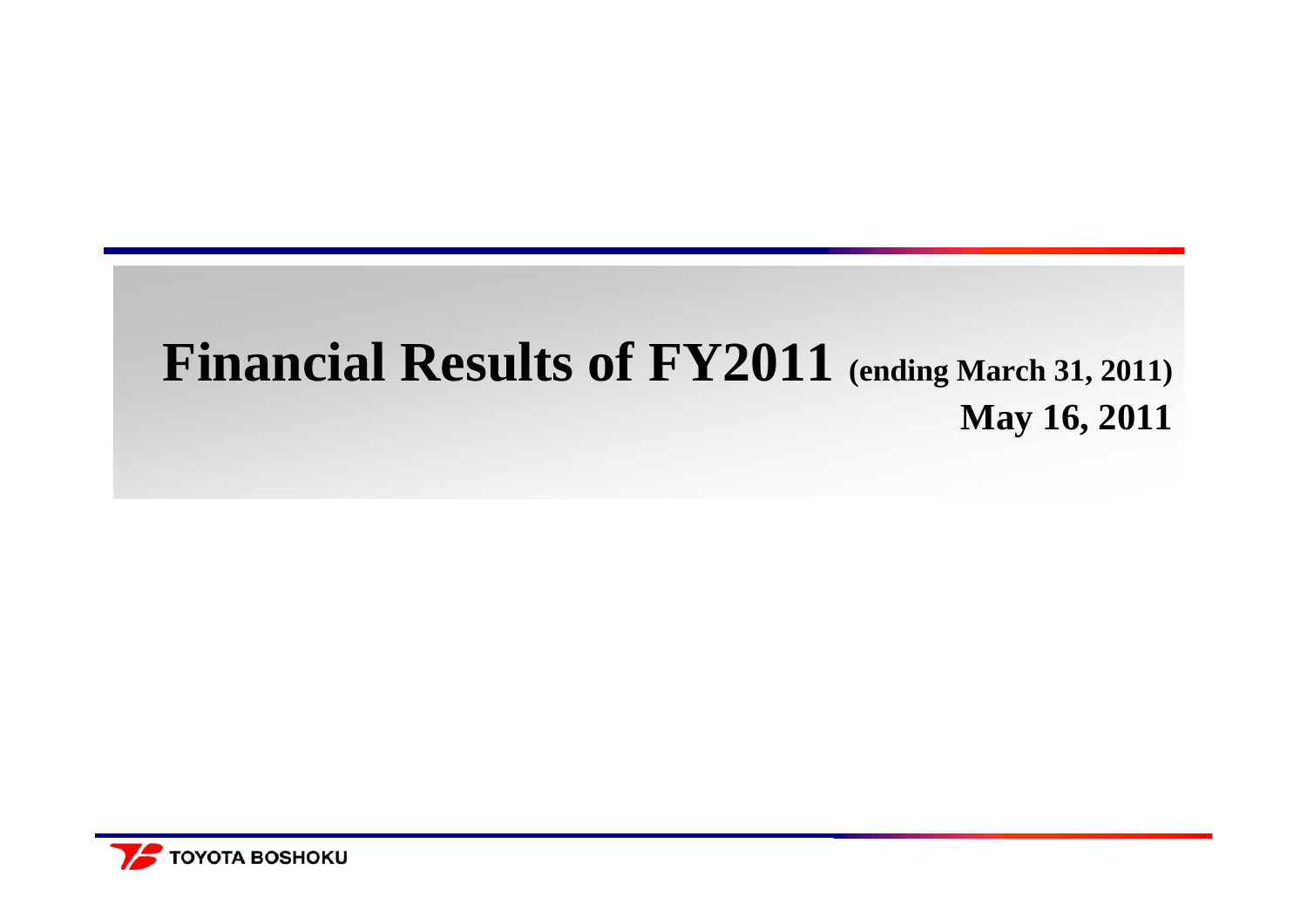## **FY2011 Earthquake Effects**

## 1. Plant Damage

Toyota Boshoku Tohoku Corporation

- •Miyagi Plant (Ohira Village, Miyagi Pref.)
- $\bullet$ Kitakami Plant (Kitakami City, Iwate Pref.)
- •Esashi Plant (Oshu City, Iwate Pref.)

## 2. Extent of Damage

- •Buildings: Parts of the ceilings and some walls were damaged
- •Equipments: Not damaged

## 3. Effects on Operation

•Operations suspended after March 11

Except for some lines for service bumpers and commercially marketed filters

## 4. FY2011 Performance (consolidated)

| <b>Net Sales</b> | Approx. minus 25 billion yen                                                                    |
|------------------|-------------------------------------------------------------------------------------------------|
| Earnings         | Approx. minus 4 billion yen<br>(including the extraordinary losses<br>of minus 1.8 billion yen) |

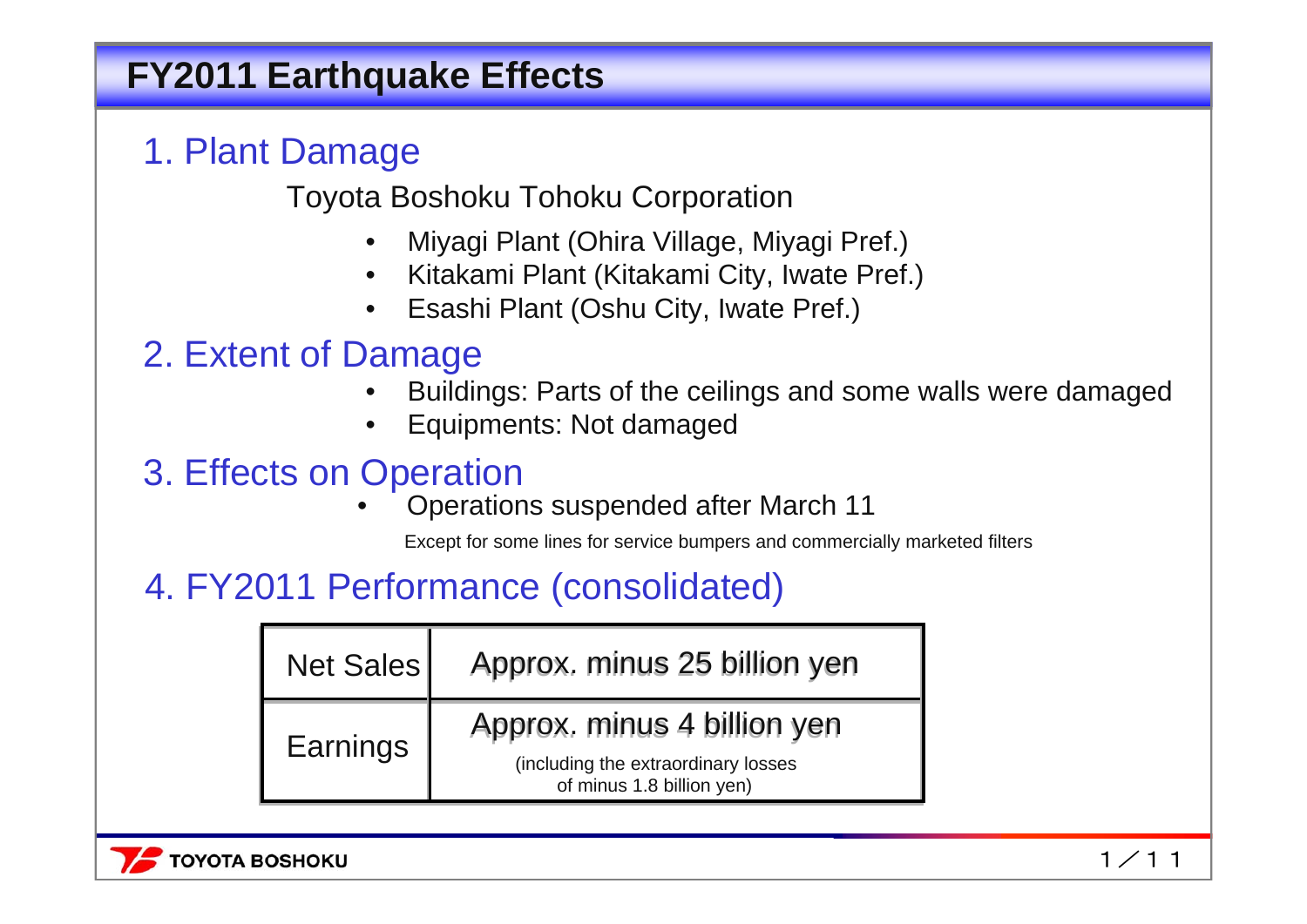

# ◇FY2011 Financial Results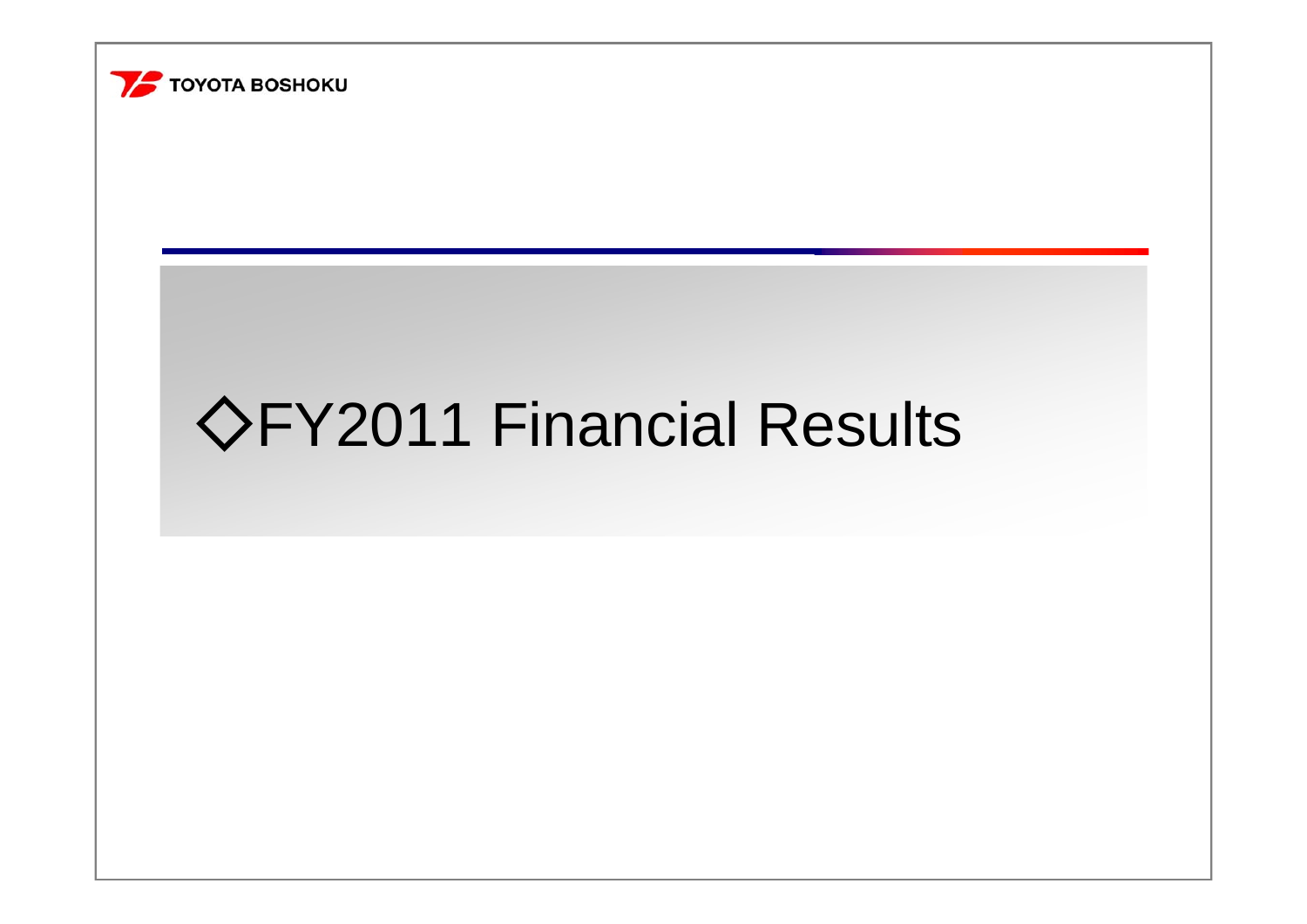## **FY2011 Financial Results FY2011 Financial Results**

A slight increase in sales resulted in greatly improved profits due to effects of profit structure reformation .



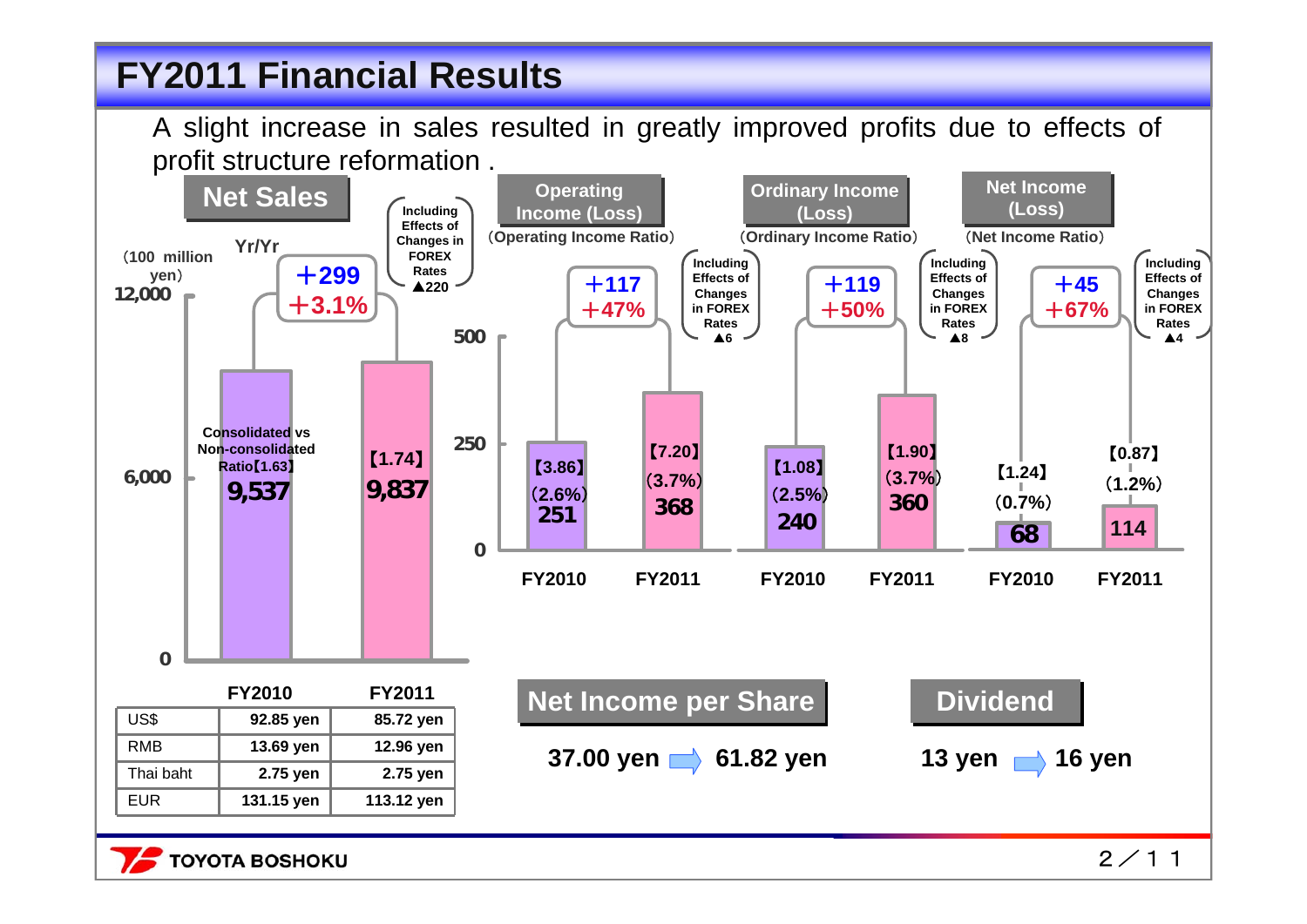## **Profit Structure Reformation Efforts Profit Structure Reformation Efforts**

#### Steadily improved profitability

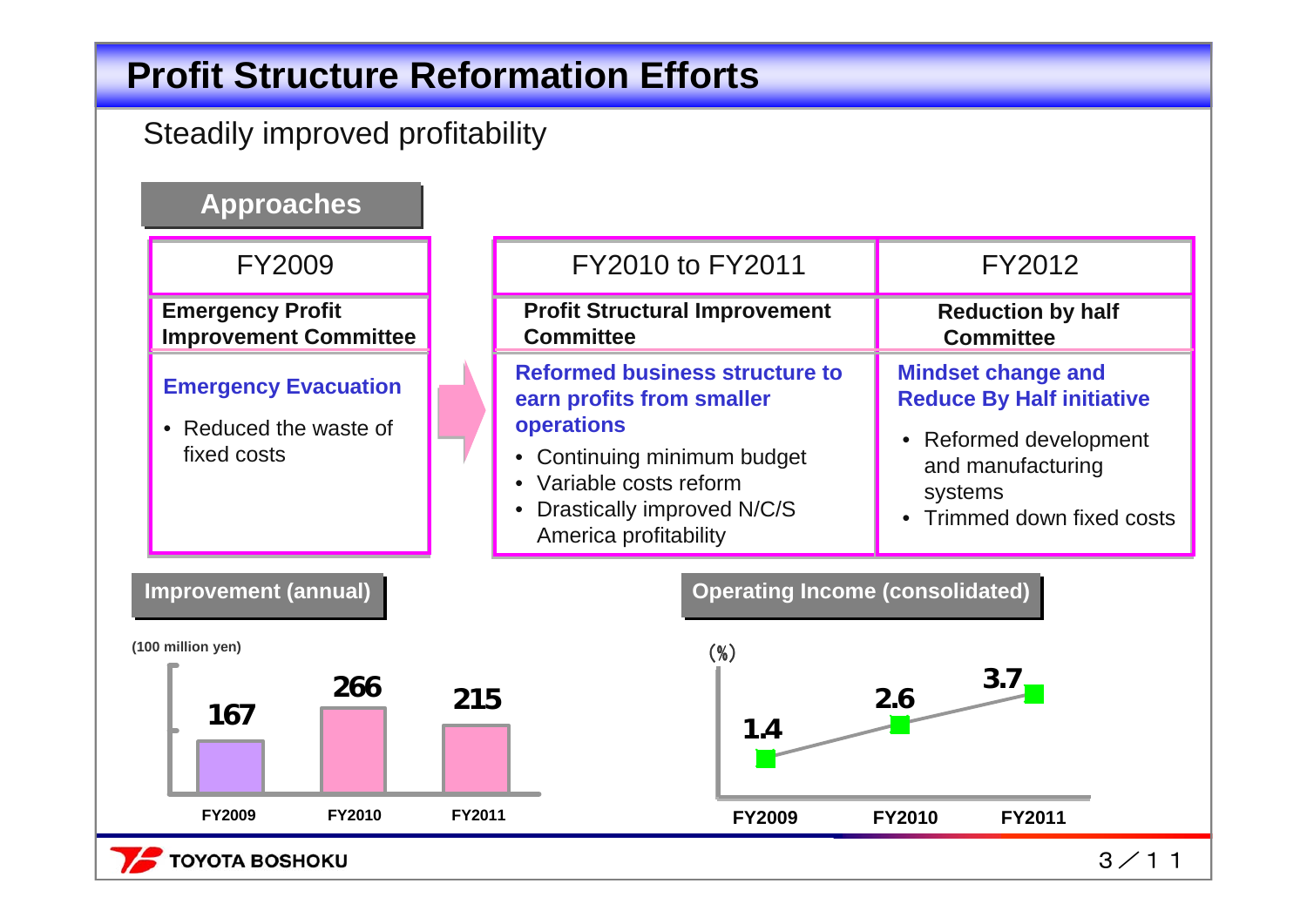## **FY2011 Financial Results FY2011 Financial Results**

After the slackness in 3Q, signs of recovery were visible in 4Q.

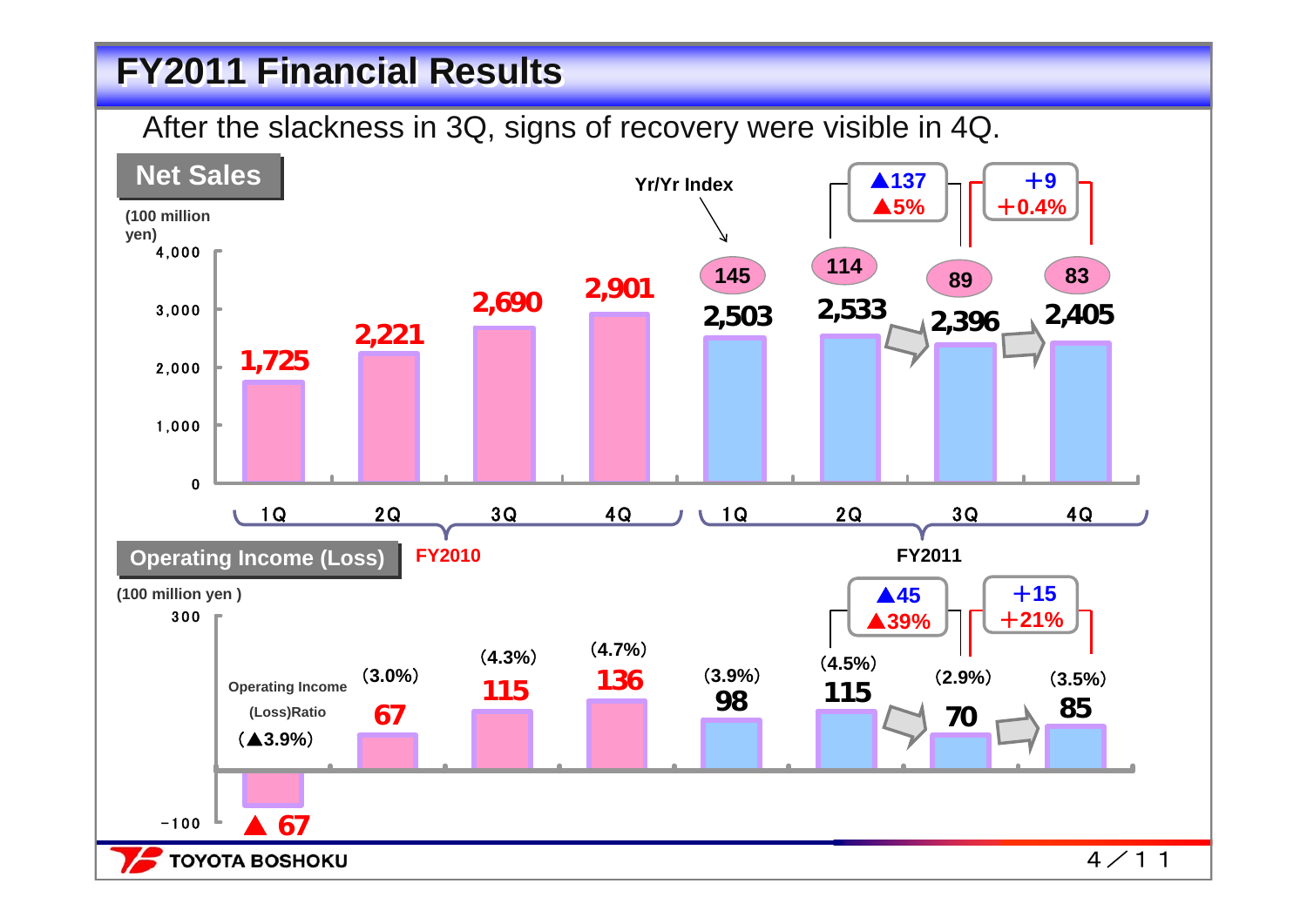## **FY2011 Unit Sales by Region FY2011 Unit Sales by Region**

Unit sales increased in all regions despite decreases in all categories in Japan



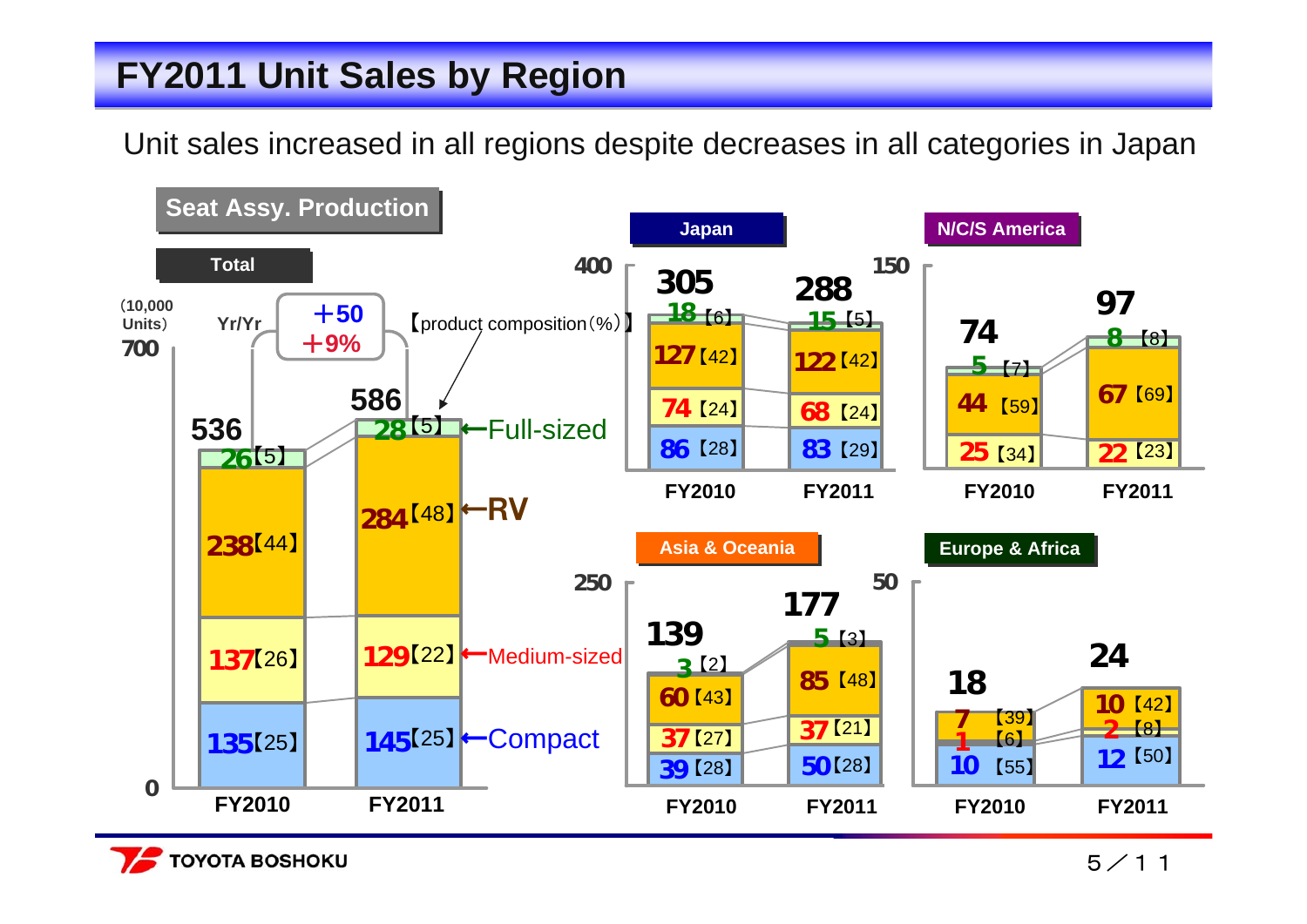## **FY2011 Net Sales and Operating Income by Region (1) FY2011 Net Sales and Operating Income by Region (1)**



• Despite the efforts in profit structure reformation, the sales and profits declined due to the terminated government's subsidy for eco cars and earthquake effects.

• Enormous drop started in 3Q resulted in a deficit in 4Q.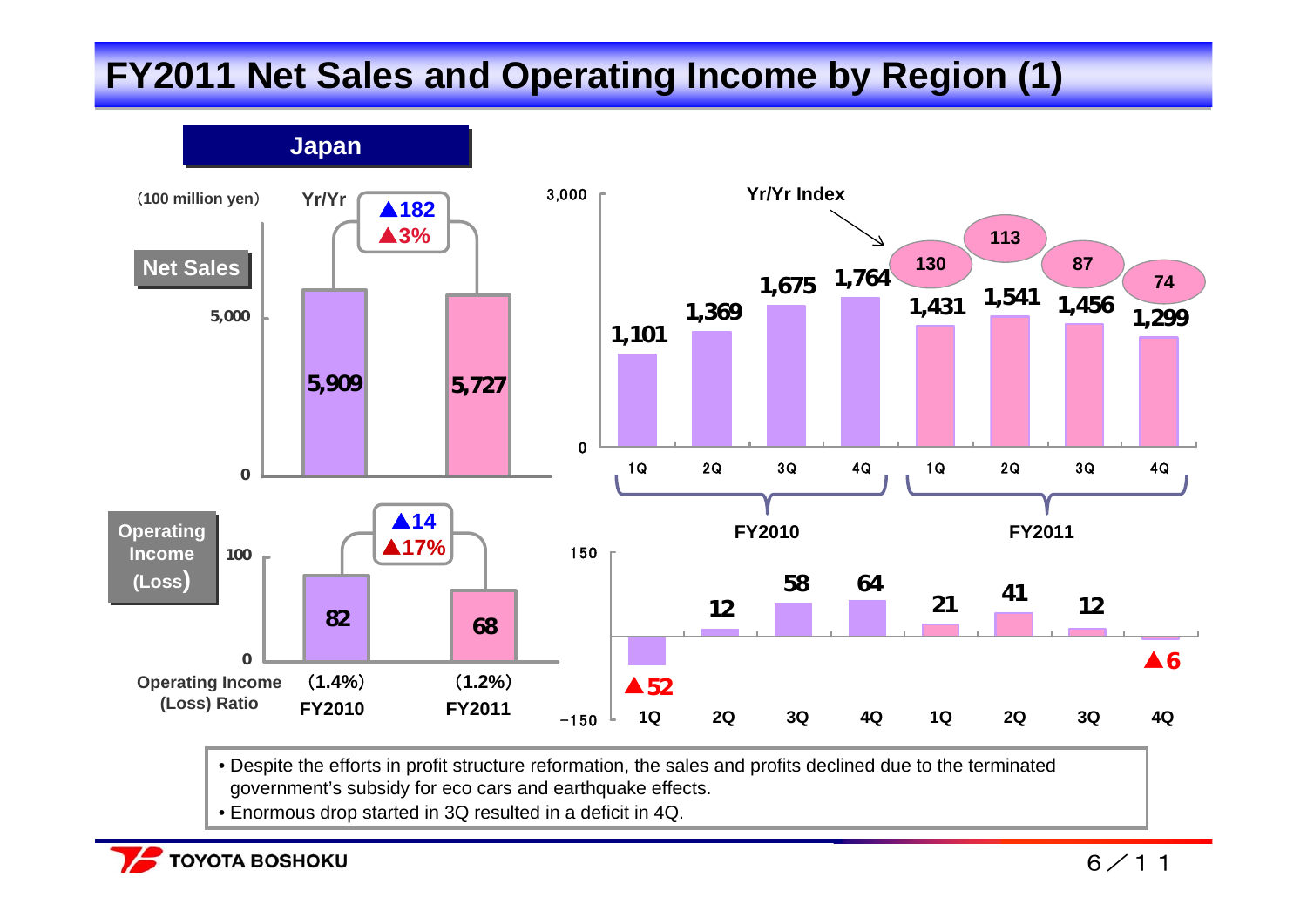## **FY2011 Net Sales and Operating Income by Region (2) FY2011 Net Sales and Operating Income by Region (2)**

**FY2010 FY2011**+**107**+**6** %+**67 N/C/S America N/C/S America**(▲**7.5%**) (▲**3.2%**) **Operating Income (Loss) Ratio 294378442550452 402 <sup>442</sup> <sup>475</sup>** 08001Q 2Q 3Q 4Q 1Q 2Q 3Q 4Q ▲**50**▲**7**▲15  $15 \quad \bullet \quad 24 \quad \bullet \quad 18$ ▲**35**▲**13**▲**19** $-150$ 100 **FY2010 FY2011Yr/Yr Index 162 12091801Q 2Q 3Q 4Q 1Q 2Q 3Q 4QYr/Yr**▲**57 -150100**▲**1241,664 1,771 02,000** (**100 million yen**) **Net Sales Operating Operating Income Income (Loss) (Loss) Including Effects of Changes in FOREX Rates**▲**130**

> • Profits rose due to decreased preparation costs for new products and efforts in profit structure reformation approaches.

• As shown in the decreasing deficits, the profitability has been steadily improved.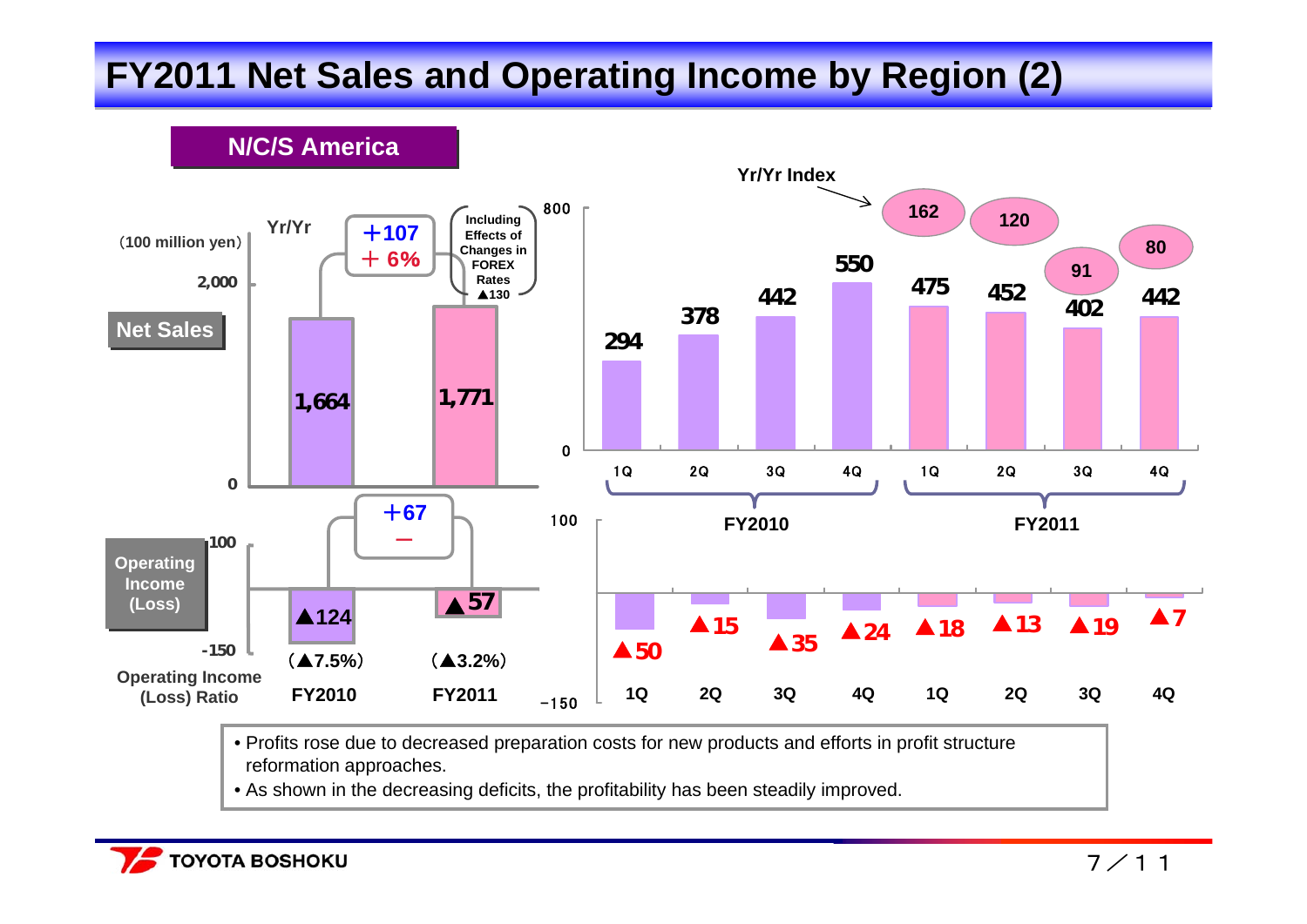## **FY2011 Net Sales and Operating Income by Region (3) FY2011 Net Sales and Operating Income by Region (3)**



- Increased production of Highlander in Guangzhou and RAV4 in Tianjin in China and IMV in Thailand was lead to rise both of sales and profits.
- Profits were steadily secured each quarter.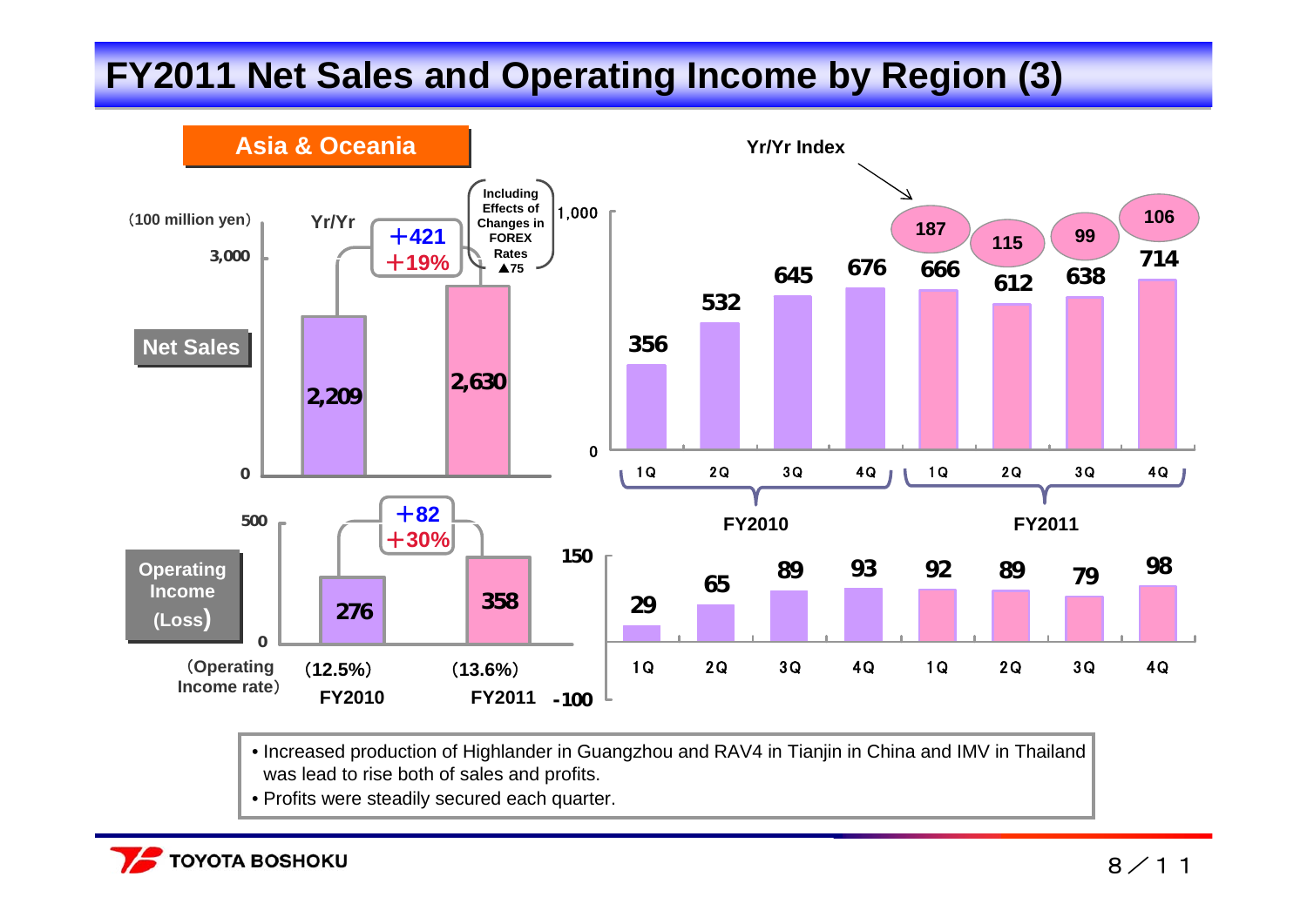## **FY2011 Net Sales and Operating Income by Region (4) FY2011 Net Sales and Operating Income by Region (4)**

**222 <sup>247</sup> 0400**▲**6**  ▲ **9** ▲**<sup>3</sup> -2020 Yr/YrEurope & Africa Europe & Africa** +**25** +**11%Operating Income (Loss**) **Ratio FY2010 FY2011**(▲**1.4%**) (▲**3.6**%) **4456 556754 <sup>64</sup> 7752** $\Omega$ 1501Q 2Q 3Q 4Q 1Q 2Q 3Q 4Q ▲**32**▲**3**▲**1** ▲**1** ▲**4** ▲**3** ▲**1** ▲**1**  $-10$ 010**FY2010 FY2011Yr/Yr Index118 <sup>96</sup> <sup>116</sup> 1151Q 2Q 3Q 4Q 1Q 2Q 3Q 4Q**  (**100 million yen**) **Including Effects of Changes in FOREX Rates** ▲**15Net Sales Operating Operating Income Income (Loss) (Loss)**

•The expanded production of IMV in South Africa contributed to the improved sales.

•Operating Loss will increase due to rises in production preparation costs for the next period Yaris at TB Somain and TBAI Poland .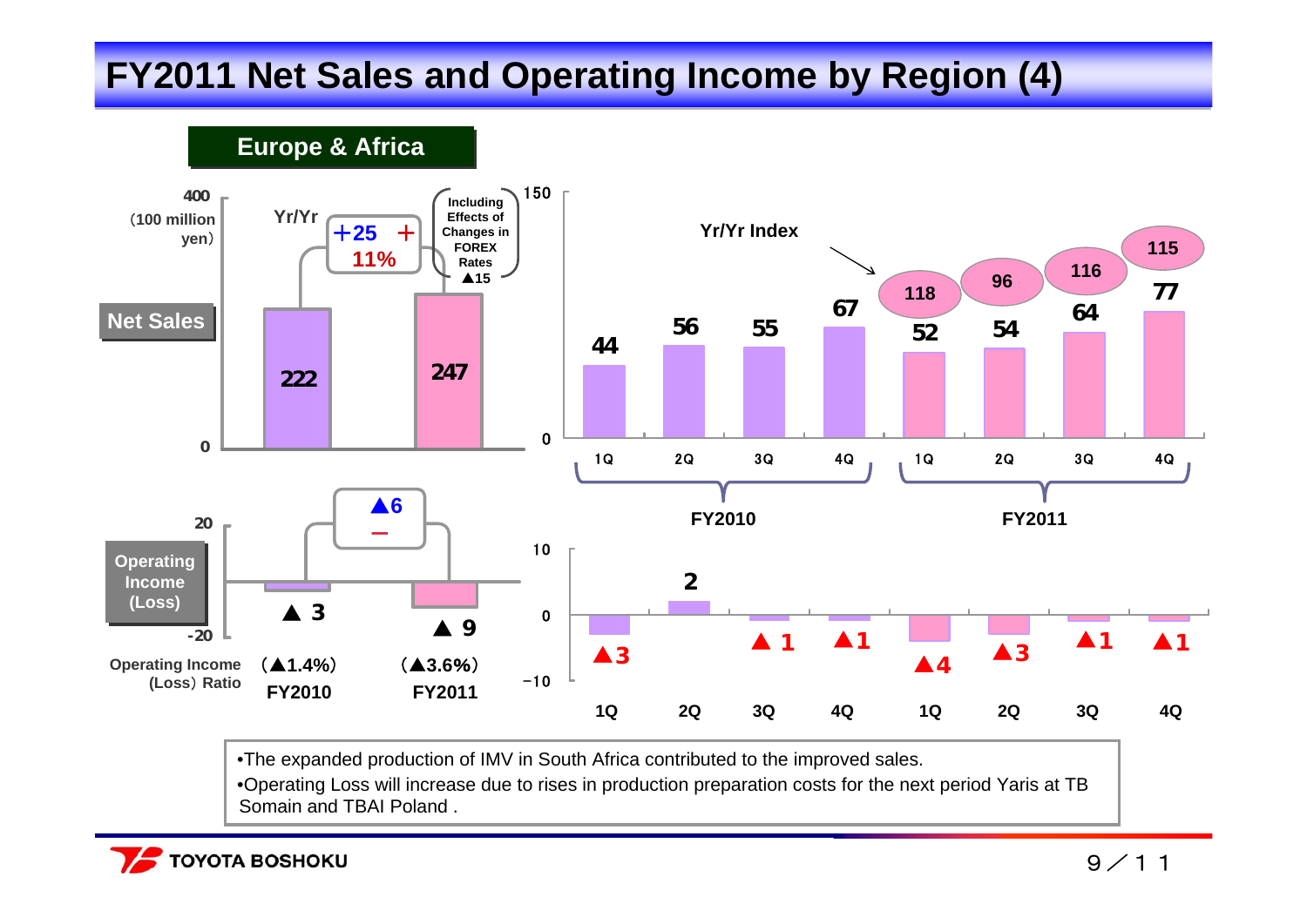## **FY2011 Ordinary Income Increase/Decrease Analysis FY2011 Ordinary Income Increase/Decrease Analysis**

Although a significant decrease is expected in the course of events,profits will increase due to continued profit structure reformation.



**TOYOTA BOSHOKU**